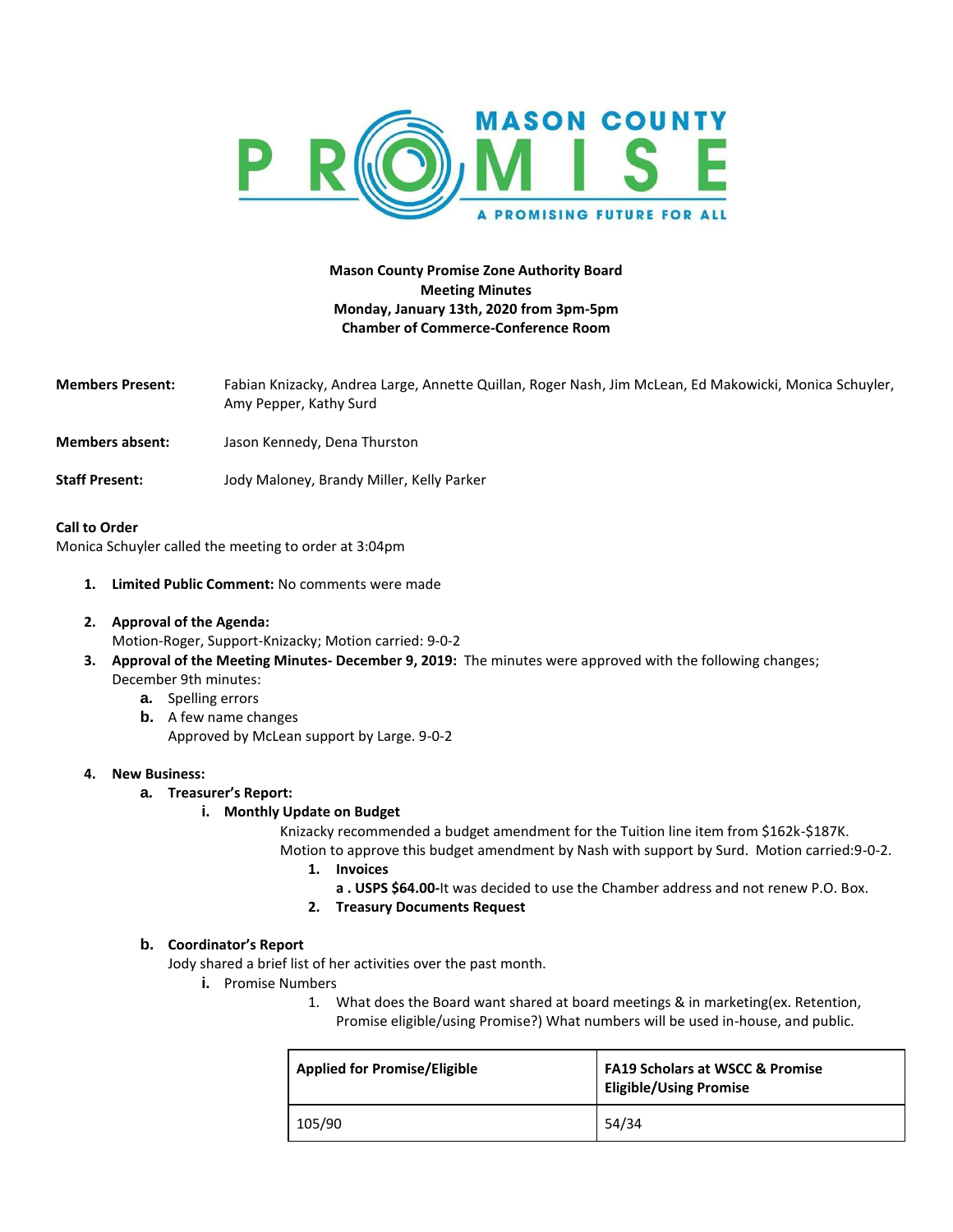| <b>FA18</b>                                       | WI19                                               | <b>SU19</b>  | <b>FA19</b>   |
|---------------------------------------------------|----------------------------------------------------|--------------|---------------|
| 40                                                | 39 (4 unique)                                      | 9 (3 unique) | 34 (1 unique) |
| Fall-to-Fall Retention:<br>78%<br>$(n=31)/(n=40)$ | Year 1-Year 2<br>Persistence: 68%<br>$(n=32/n=47)$ |              |               |

### **Class of 2019: 43**

| <b>Applied for Promise/Eligible</b> | <b>FA19 Scholars at WSCC &amp; Promise</b><br><b>Eligible/Using Promise</b> |
|-------------------------------------|-----------------------------------------------------------------------------|
| 188/173                             | 83/43                                                                       |

Total Promise eligible scholars who attend WSCC in the 2019-20 year: 152; Total who relied on Promise funds to pay for their education in the 2-19-20 year thus far:77

2020 Cohort Applicants: 159 (as of 1/8/20)

Jody asked what information the board would like to share at The State of The Community:

- a. Andrea Large thought the interest would be in "how many took advantage of the Promise, and how many first generation applicants there were.
- b. Kathy Surd would like to add a personal story

## **c. Committees and Committee Membership for 2020**

- **i.** Appeals
	- **1.** Roger Nash, Amy Pepper, Fabian Knizacky, Annette Quillan, Andrea Large
- **ii.** Marketing
	- **1.** Monica Schuyler, Ed Makowicki(as available), Annette Quillan, Dena Thurston(?)
- **iii.** Student Success
	- **1.** Andrea Large, Dena Thurston(?), Jim McLean, Kathy Surd, Jason Kennedy (as available), Monical Schuyler, Ed Makowicki(as needed)
- **iv.** Other(Policy, etc.)
	- **1.** Policy Committee
		- **a.** Annette Quillan, Monica Schuyler, Fabian Knizacky, Ed Makowicki, Jim McLean
	- **2.** Finance Committee-Table until February meeting
	- **3.** 2020 Meeting Schedules
- **d.** First Year Seminar Update from WSCC
	- **i.** Annie Davis Jacobsen from WSCC sent a brief update

#### **5. Old Business**

- **a. Update on State Reporting-**-sending report to treasury
	- a. Treasury Report submitted on 12/12/19
		- i. Total Scholarships Awarded to date: \$240,003.86
		- ii. CEPI-Resubmitted w/1 correction on 12/20/19

#### **b. 2020 Board Orientation**

- 1. Potential Dates: February 5th or 11th(evening)?-The board decided on the Feb. 11th with Visioning session to follow from 5pm to 7pm.
- 2. Visioning session? To follow(2nd hour) or in April?-Visioning session will follow 2nd hour Feb 11th @ 6pm.

## **c. Board Terms-Renewal of Terms & Term Limits**

**i.** Proposed By-Law, updated: Motion to approve updated By-Laws from Fabian Knizacky with support by Andrea Large. Motion passed 9-0-2.

## **d. FOIA policy**

**a. FOIA for MCPZ-**Motion to approve the FOIA Procedures and Guidelines from Roger Nash with support by Fabian Knizacky. Motion passed 9-0-2.